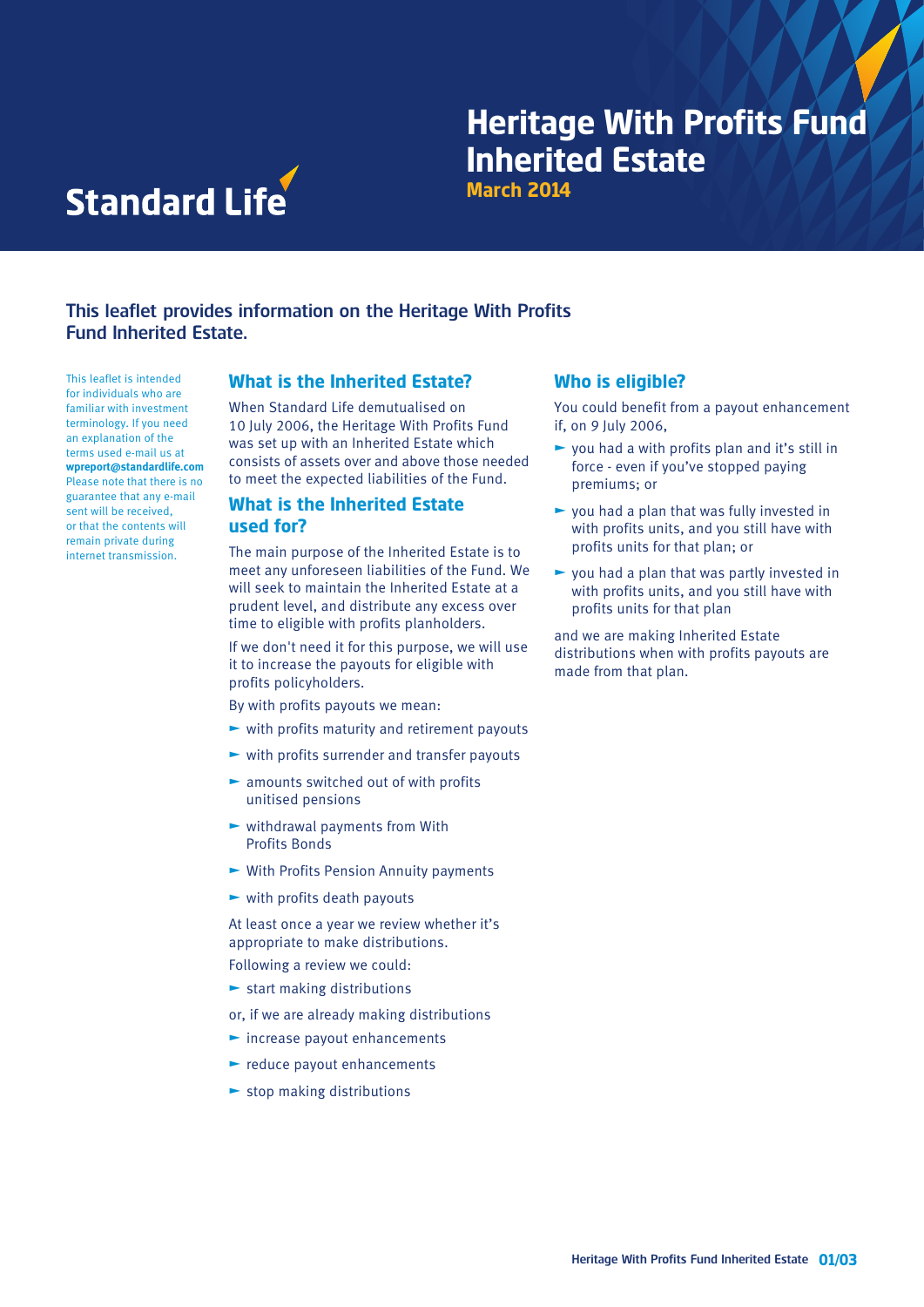## **How do enhancements affect with profits payouts?**

Enhancements don't increase guaranteed minimum benefits. Any enhancements are added to underlying plan values, after any smoothing. If the result is more than any guaranteed minimum amount you will benefit from the enhancement. If it's less you will instead benefit from the valuable guarantee. Your plan documents set out the terms and conditions that apply to any guaranteed minimum benefits.

#### **How do we calculate enhancements?**

It's the same as if a small additional rate of investment return had been earned on the assets backing with profit plan values from 10 July 2006 until your with profits payout is made.

If your plan is eligible then the part of your with profits investment which qualifies for any enhancement is the part that has remained continuously in with profits since before 10 July 2006, and any contractual increments in respect of that continuing part.

We will only make enhancements to payouts to the extent that we are satisfied that the size of the Inherited Estate is more than is needed for its main purpose.

### **How big will my enhancement be?**

The size of any enhancement is affected by a number of factors, including:

- $\blacktriangleright$  when you take your benefits,
- $\blacktriangleright$  the size of the additional rate of investment return that we use
- $\blacktriangleright$  the size of the plan and any payments into and out of it after 9 July 2006; and
- $\blacktriangleright$  the size of any guaranteed minimum benefits.

If we are not making Inherited Estate distributions when your with profits payout is made, there will be no enhancement.

### **How will distributions be made, will they be in cash?**

Any enhancement for an eligible with profits plan will be included in the payout value.

# **i**

Please see the Appendix for more detail about guaranteed minimum benefits and Inherited Estate enhancements.